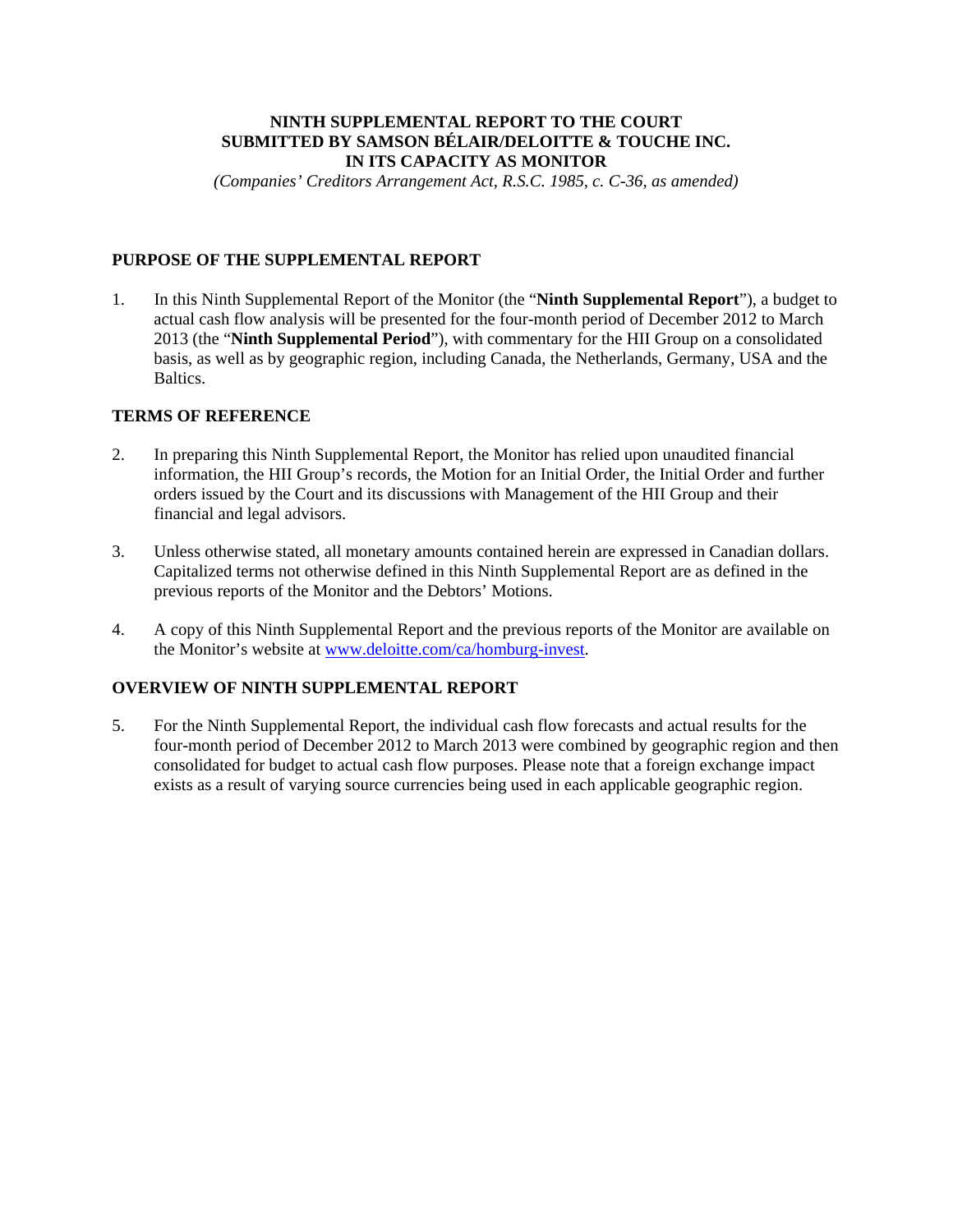## **HII GROUP CONSOLIDATED BUDGET TO ACTUAL CASH FLOW ANALYSIS**

6. The following is the budget to actual cash flow analysis for the Ninth Supplemental Period for the HII Group, which consists of Canada, the Netherlands, Germany, USA and the Baltics:

**Budget to Actual Cash Flow Summary December 2012 to March 2013 HII Group Consolidated**

| (C\$000)                              | For the 4-month period of December 2012 to March 2013 |               |                 |
|---------------------------------------|-------------------------------------------------------|---------------|-----------------|
|                                       | <b>Actual</b>                                         | <b>Budget</b> | <b>Variance</b> |
| <b>Cash Inflow</b>                    |                                                       |               |                 |
| Rent                                  | 39,739                                                | 41,885        | (2, 146)        |
| Other receipts                        | 29,090                                                | 720           | 28,370          |
| Proceeds of sale                      | 30,202                                                | 43,848        | (13,646)        |
| <b>Total Cash Inflow</b>              | 99,031                                                | 86,453        | 12,578          |
| <b>Cash Outflow</b>                   |                                                       |               |                 |
| Payroll                               | 817                                                   | 923           | 106             |
| <b>Taxes</b>                          | 7.498                                                 | 2,333         | (5, 165)        |
| Mortgage principal and interest       | 28,244                                                | 42,083        | 13,839          |
| <b>Operating expenses</b>             | 6,429                                                 | 6,514         | 85              |
| <b>Professional fees</b>              | 19,510                                                | 23,328        | 3,818           |
| Capital expenditures                  | 189                                                   | 4.967         | 4,778           |
| Other expenditures                    | 18,310                                                | 9,311         | (8,999)         |
| <b>Total Cash Outflow</b>             | 80,997                                                | 89,459        | 8,462           |
| <b>Net Cash Flow</b>                  | 18,034                                                | (3,006)       | 21,040          |
| <b>Opening Cash Balance</b>           | 121,644                                               | 121,644       |                 |
| Add: Net Cash Flow                    | 18,034                                                | (3,006)       | 21,040          |
| Add: FX Impact and Other Transactions | (840)                                                 |               | (840)           |
| <b>Ending Cash Balance</b>            | 138,838                                               | 118,638       | 20,200          |
| <b>Cash Balance per Bank</b>          | 138,838                                               |               |                 |

#### HII Group consolidated budget to actual cash flow commentary

7. Total cash inflows for the HII Group were \$99,031K for the period noted, while total cash outflows were \$80,997K, which resulted in a positive net cash flow of \$18,034K compared to a negative budgeted net cash flow of \$3,006K.

#### Opening cash balances

- 8. The opening cash balances for each region as at December 1, 2012 reflect the allocated balances reflected in the Eighth Supplemental Report prior to applying the impact of foreign exchange and other transactions. As such, the HII Group consolidated opening cash balance will differ from the Eighth Supplemental Report's ending cash by the amount allocated to foreign exchange and other transactions listed in the Eighth Supplemental Report.
- 9. In order to provide a direct comparison, actual and budgeted transactions for each region have been converted at the relevant closing exchange rate as March 31, 2013.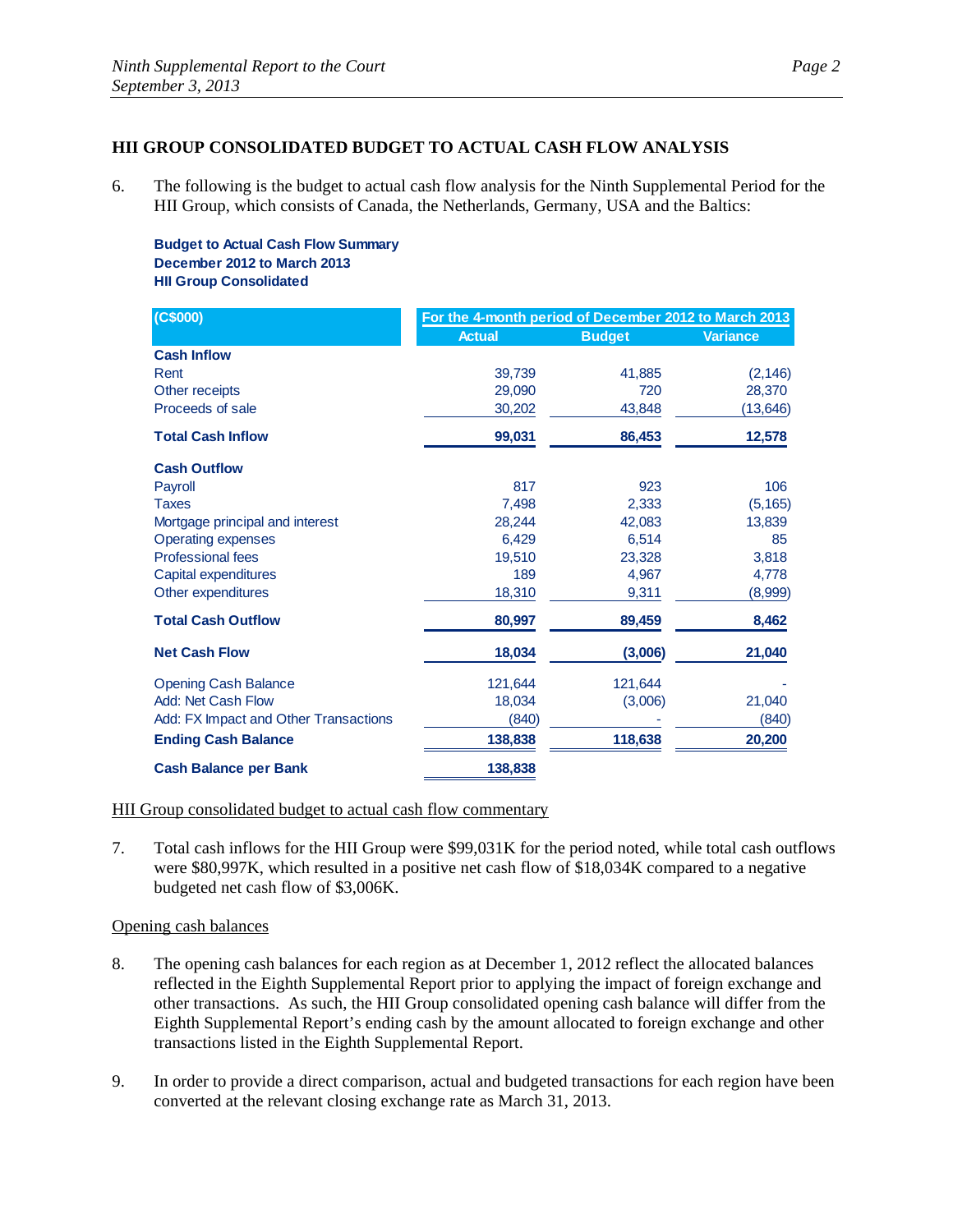- 10. As a result of the positive net cash flows of \$18,034K and after taking into consideration a cumulative foreign exchange impact and other transactions of negative \$840K, which was not allocated regionally as at March 31, 2013, the opening cash balance of \$121,644K as at December 1, 2012 increased to \$138,838K as at March 31, 2013.
- 11. A detailed explanation of the global cash inflow and outflow variances is presented on a regional basis. Accordingly, please refer to each of the regional budget to actual cash flow analyses performed in the upcoming sections for additional information.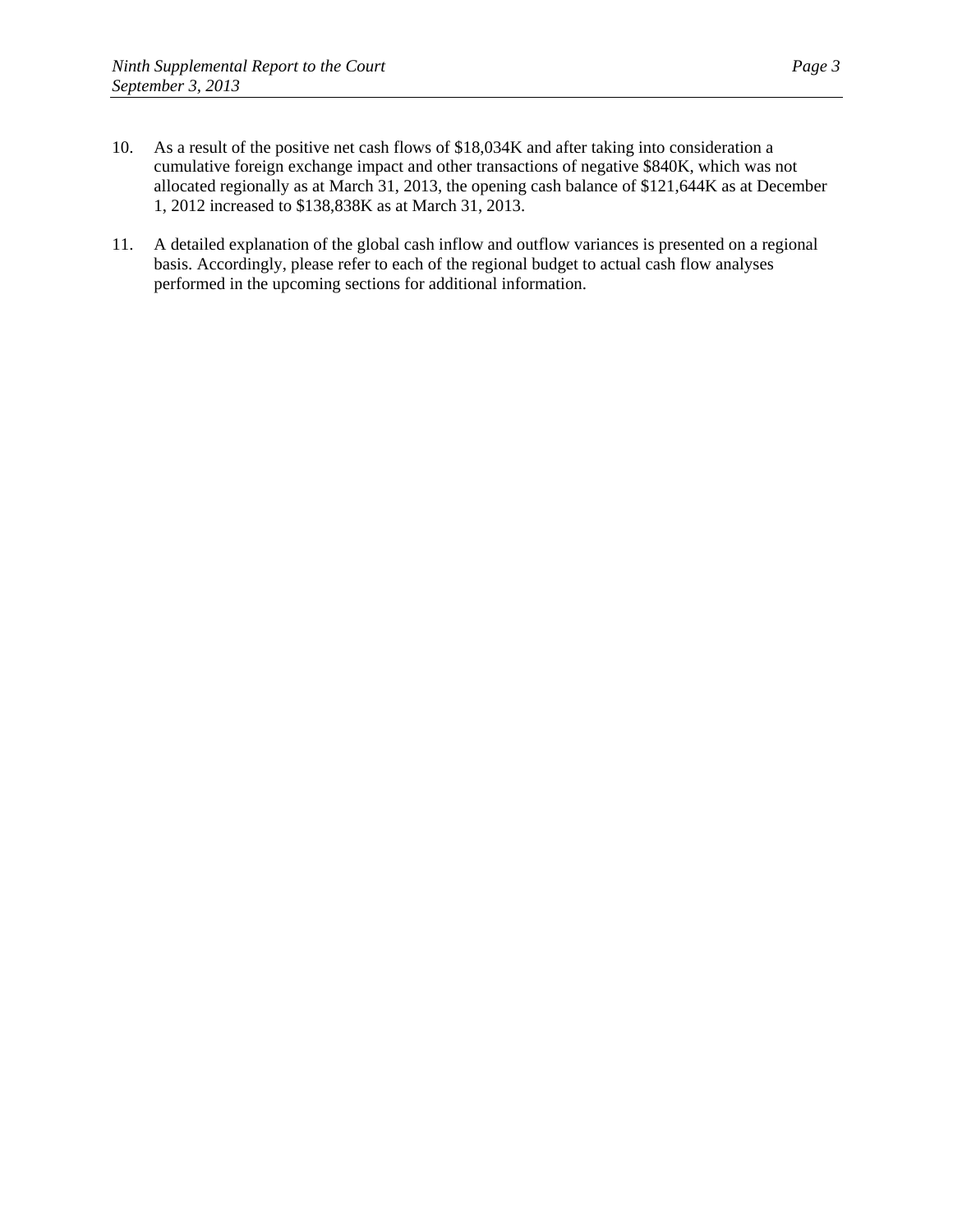# **CANADA CONSOLIDATED BUDGET TO ACTUAL CASH FLOW ANALYSIS**

12. The following is the consolidated budget to actual cash flow analysis for the Ninth Supplemental Period for Canada:

**Budget to Actual Cash Flow Summary December 2012 to March 2013 Canada**

| (C\$000)                        | For the 4-month period of December 2012 to March 2013 |               |                 |
|---------------------------------|-------------------------------------------------------|---------------|-----------------|
|                                 | <b>Actual</b>                                         | <b>Budget</b> | <b>Variance</b> |
| <b>Cash Inflow</b>              |                                                       |               |                 |
| Rent and Hotel receipts         | 64                                                    | 167           | (103)           |
| Other receipts                  | 1,529                                                 | 720           | 809             |
| Proceeds of sale                | 26,487                                                | 43,848        | (17, 361)       |
| <b>Total Cash Inflow</b>        | 28,080                                                | 44,735        | (16, 655)       |
| <b>Cash Outflow</b>             |                                                       |               |                 |
| Payroll                         | 817                                                   | 923           | 106             |
| <b>Taxes</b>                    | 383                                                   | 157           | (226)           |
| Mortgage principal and interest |                                                       | 9.799         | 9,799           |
| <b>Operating expenses</b>       | 565                                                   | 1,221         | 656             |
| <b>Professional fees</b>        | 19,296                                                | 23,053        | 3,757           |
| Capital expenditures            |                                                       | 10            | 10              |
| Other expenditures              | 839                                                   | 7,941         | 7,102           |
| <b>Total Cash Outflow</b>       | 21,900                                                | 43,104        | 21,204          |
| <b>Net Cash Flow</b>            | 6,180                                                 | 1,631         | 4,549           |
| <b>Opening Cash Balance</b>     | 115,528                                               | 115,528       |                 |
| Add: Net Cash Flow              | 6,180                                                 | 1,631         | 4,549           |
| <b>Ending Cash Balance</b>      | 121,708                                               | 117,159       | 4,549           |

Canada consolidated budget to actual cash flow commentary

- 13. Total cash inflows for Canada were \$28,080K during the Ninth Supplemental Period, while total cash outflows were \$21,900K, which resulted in a positive net cash flow of \$6,180K compared to a positive budgeted net cash flow of \$1,631K.
- 14. As a result of the positive net cash flow of \$6,180K, the opening cash balance of \$115,528K at December 1, 2012 increased to \$121,708K as at March 31, 2013.
- 15. The Monitor's comments on the consolidated cash inflow and outflow variances for Canada for the Ninth Supplemental Period are as follows: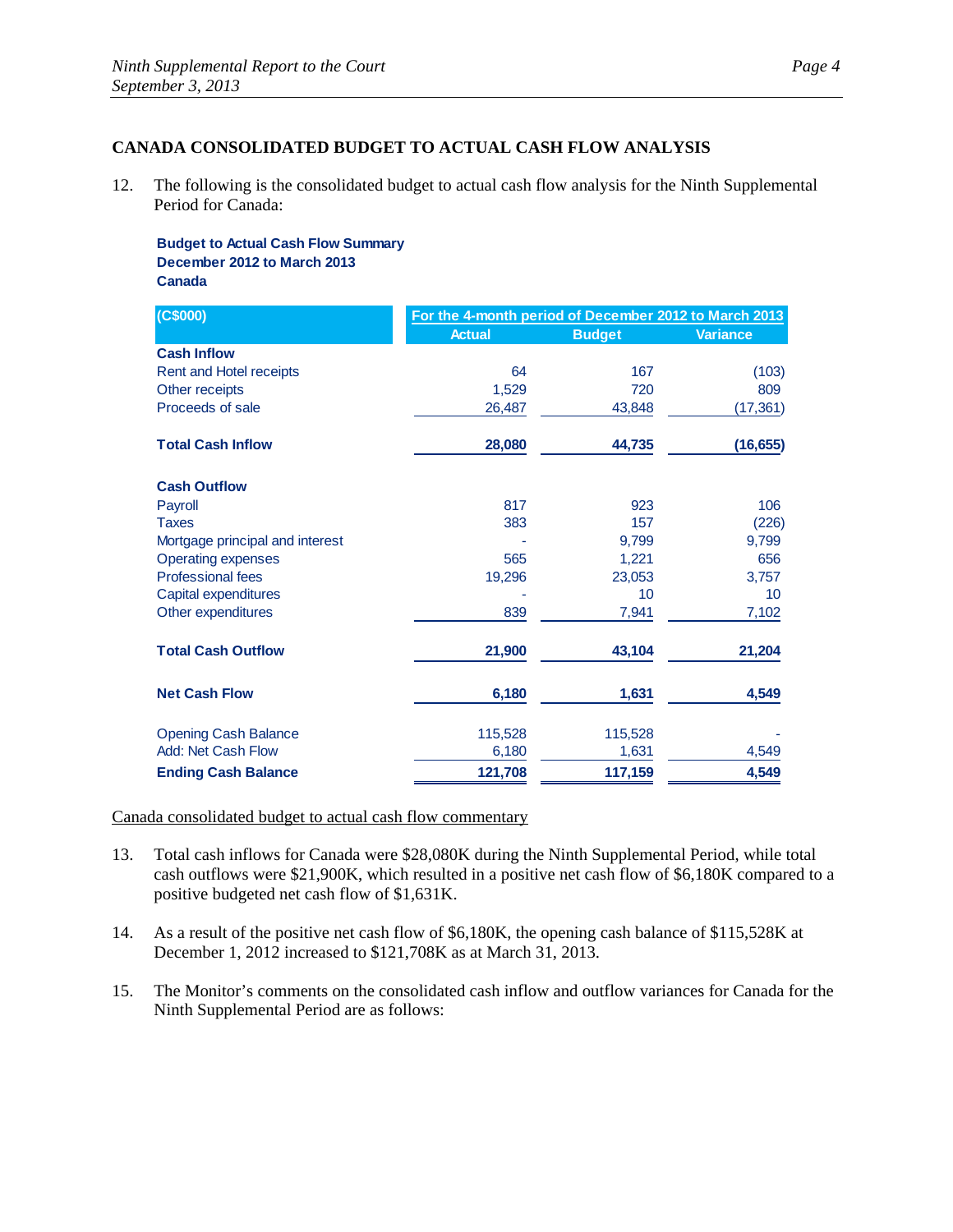# *Inflows*

- 16. Rent receipts of \$64K were received compared to a budgeted amount of \$167K resulting in an unfavorable variance of \$103K. The unfavorable variance is mainly due to the loss of rental revenues, resulting from tenants vacating properties.
- 17. Other receipts of \$1,529K were received compared to a budgeted amount of \$720K resulting in a favorable variance of \$809K. The favorable variance is mainly due to the receipt of under budgeted sales taxes.
- 18. Proceeds of sale of \$26,487K were received compared to budgeted receipts of \$43,848K, resulting in an unfavorable variance of \$17,361K. The proceeds of sale mainly represent the sale of three mortgage free condo in Churchill for approximately \$1,473K and the net of two transactions, specifically:
	- i. the receipt of proceeds resulting from the Cominar Global Settlement for which HII received \$14,796K from the Osler trust account, net of the payment of \$6,636K to Cominar; and
	- ii. the receipt of proceeds resulting from the sale of CP for which the Monitor received \$10,703K, and subsequently transferred \$9,505K to CP to cover the payment of the mortgage principal, interest and other related expenses.

The unfavorable variance of \$17,361K is for one part attributed to the fact that a portion of the money relating to the sale of CP (\$10.7M) was transferred to the Monitor's trust account following a vesting order from the Court approving the transaction. The remaining variance is mainly attributed to the fact that the inflows for the Cominar Global Settlement represent the net of the above transaction, whereas within the budget, the related inflow and outflow of the transaction were budgeted separately.

- 19. Payroll expenses were \$817K compared to a budgeted amount of \$923K, resulting in a favorable variance of \$106K. The favorable variance of \$106K is mainly due to timing and over budgeting.
- 20. Taxes were \$383K compared to a budgeted amount of \$157K, resulting in an unfavorable variance of \$226K. The unfavorable variance of \$226K is mainly due to a payment of property tax in December 2012 related to the Hotel which had not been budgeted, resulting in a permanent variance.
- 21. Mortgage principal and interest charges of nil were incurred, compared to \$9,799K budgeted for the same period, resulting in a favorable variance of \$9,799K. The favorable variance of \$9,799K is mainly due to timing as the mortgage payment mentioned previously for CP was made in the following period.
- 22. Operating expenses were \$565K compared to a budgeted amount of \$1,221K resulting in a favorable variance of \$656K. The favorable variance of \$656K is mainly due to lower than expected operating expenses.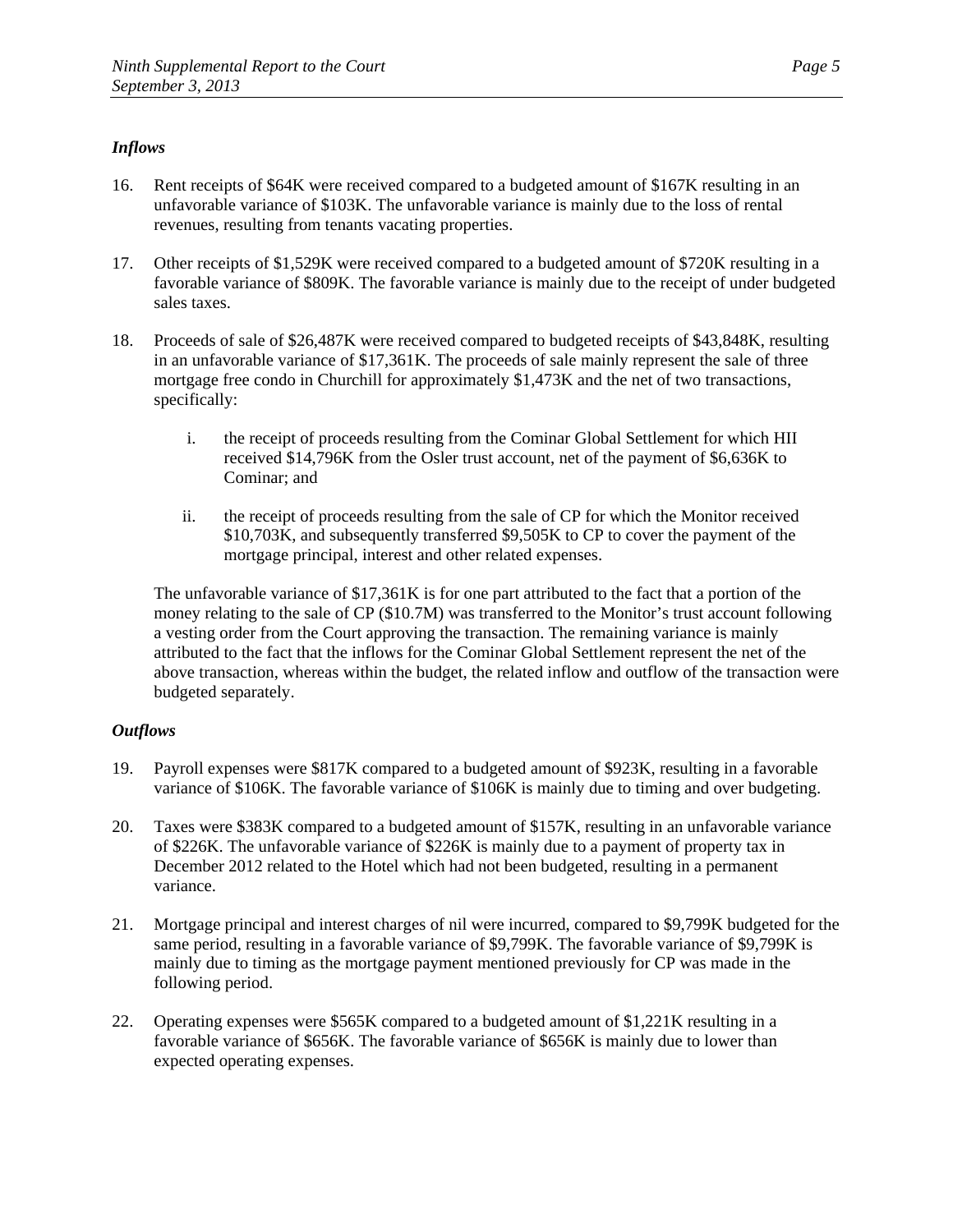- 23. Professional fees were \$19,296K, compared to a budgeted amount of \$23,053K, which resulted in a favorable variance of \$3,757K. This favorable variance is mainly due to timing as payments were remitted in subsequent periods.
- 24. Other expenditures were \$839K compared to a budgeted amount of \$7,941K, resulting in a favorable variance of \$7,102K. The favorable variance of \$7,102K mainly relates to the expected payment of \$6,636K resulting from the Cominar Global Settlement, which was netted against the proceeds received, as well as an amount of \$500K that was budgeted as funding for the Baltics which will occur at a further date.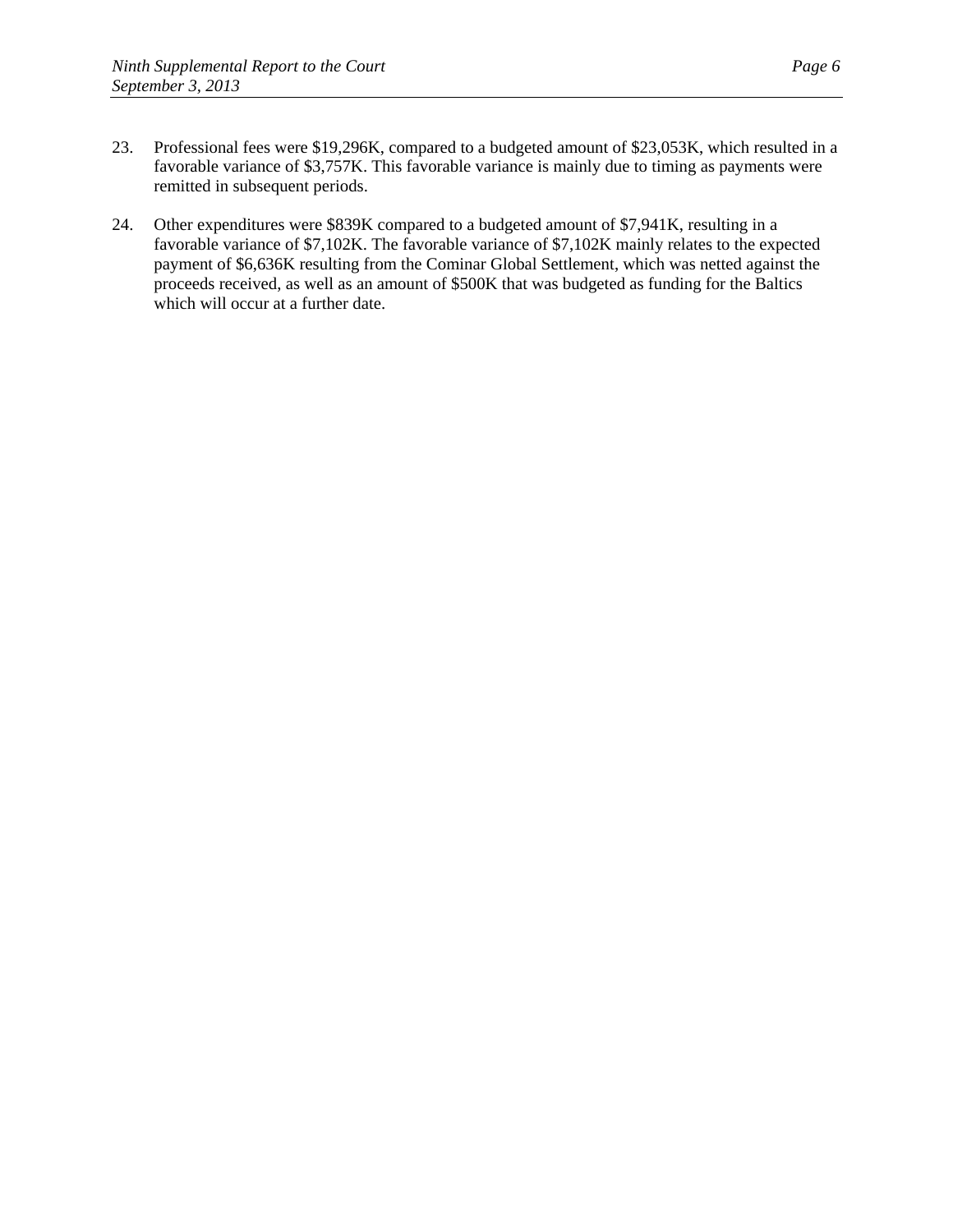# **THE NETHERLANDS CONSOLIDATED BUDGET TO ACTUAL CASH FLOW ANALYSIS**

25. The following is the consolidated budget to actual cash flow analysis for the Ninth Supplemental Period for the Netherlands:

#### **Budget to Actual Cash Flow Summary December 2012 to March 2013 The Netherlands**

| (C\$000)                                                                | For the 4-month period of December 2012 to March 2013 |               |                 |
|-------------------------------------------------------------------------|-------------------------------------------------------|---------------|-----------------|
|                                                                         | <b>Actual</b>                                         | <b>Budget</b> | <b>Variance</b> |
| <b>Cash Inflow</b>                                                      |                                                       |               |                 |
| Rent                                                                    | 8,245                                                 | 8,990         | (745)           |
| Other receipts                                                          | 1,612                                                 |               | 1,612           |
| Proceeds of sale                                                        | 3,715                                                 |               | 3,715           |
| <b>Total Cash Inflow</b>                                                | 13,572                                                | 8,990         | 4,582           |
| <b>Cash Outflow</b>                                                     |                                                       |               |                 |
| Payroll                                                                 |                                                       |               |                 |
| <b>Taxes</b>                                                            | 1,272                                                 | 272           | (1,000)         |
| Mortgage principal and interest                                         | 4,487                                                 | 6,687         | 2,200           |
| <b>Operating expenses</b>                                               | 2,016                                                 | 1,269         | (747)           |
| <b>Professional fees</b>                                                | 123                                                   | 112           | (11)            |
| Capital expenditures                                                    |                                                       | 4,660         | 4,660           |
| Other expenditures                                                      | 595                                                   | 125           | (470)           |
| <b>Total Cash Outflow</b>                                               | 8,493                                                 | 13,125        | 4,632           |
| <b>Net Cash Flow</b>                                                    | 5,079                                                 | (4, 135)      | 9,214           |
| <b>Opening Cash Balance</b>                                             | 2,112                                                 | 2,112         |                 |
| <b>Add: Net Cash Flow</b>                                               | 5,079                                                 | (4, 135)      | 9,214           |
| <b>Ending Cash Balance</b>                                              | 7,191                                                 | (2,023)       | 9,214           |
| Conversion rate used (Opening balance)<br>Conversion rate used: Closing | 1.2921 as at 11/30/2012<br>1.3042 as at 03/31/2013    |               |                 |
| Source: Bank of Canada                                                  |                                                       |               |                 |

The Netherlands consolidated budget to actual cash flow commentary

- 26. Total cash inflows for the Netherlands were \$13,572K for the Ninth Supplemental Period, while total cash outflows were \$8,493K, which resulted in a positive net cash flow of \$5,079K compared to a budgeted negative net cash flow of \$4,135K.
- 27. As a result of the positive net cash flow of \$5,079K, the opening cash balance of \$2,112K at December 1, 2012 increased to \$7,191K as at March 31, 2013.
- 28. The Monitor's comments on the consolidated cash inflow and outflow variances for the Netherlands for the Ninth Supplemental Period are as follows: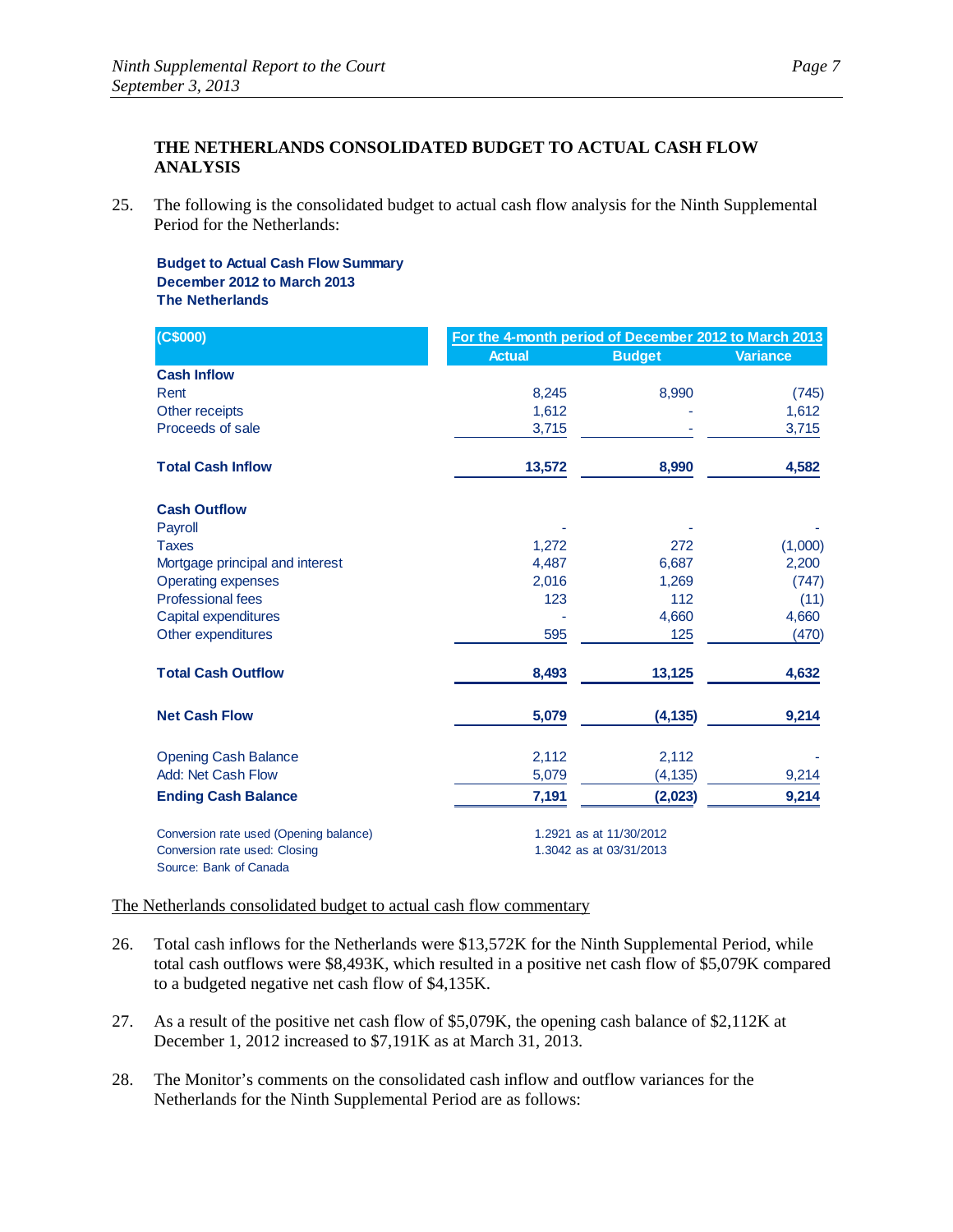# *Inflows*

- 29. Rent of \$8,245K was received compared to a budgeted amount of \$8,990K, resulting in an unfavorable variance of \$745K during the Ninth Supplemental Period. The unfavorable variance of \$745K is primarily due to timing, as rent was budgeted to be received in regular monthly installments while certain tenants pay rent on a quarterly basis in accordance with their lease agreements.
- 30. Other receipts of \$1,612K were received compared to a budgeted other receipts of nil, resulting in a favorable variance of \$1,612K. The other receipts consist mainly of unbudgeted tax refunds.
- 31. Proceeds of sale of \$3,715K were received compared to budgeted receipts of nil, resulting in a favorable variance of \$3,715K. This favorable variance is mainly attributed to the unbudgeted sale of the assets of Homco 92.

- 32. Taxes were \$1,272K compared to a budgeted amount of \$272K, resulting in an unfavorable variance of \$1,000K. The unfavorable variance of \$917K is mainly due to budgeted tax payments.
- 33. Mortgage principal and interest charges totaling \$4,487K were incurred, compared to \$6,687K budgeted for the same period, resulting in a favorable variance of \$2,200K. The favorable variance of \$2,200K is mainly due to timing and the fact that some payments are budgeted on a quarterly basis whereas the mortgage principal and interest payments are made on a monthly basis.
- 34. Operating expenses were \$2,016K compared to a budgeted amount of \$1,269K, resulting in an unfavorable variance of \$747K. The unfavorable variance is mainly attributable to payments of management fees in arrears and timing.
- 35. Capital expenditures of nil were paid compared to a budgeted amount of \$4,660K, resulting in a favorable variance of \$4,660K. The favorable variance is mainly due to timing since payments of significant 2013 capital expenditures were postponed and represent a permanent variance..
- 36. Other expenditures were \$595K, compared to a budgeted amount of \$125K resulting in an unfavorable variance of \$470K. This unfavorable variance is mainly due to unbudgeted tenant recoveries which were required to be paid to tenants following a fire at one of the properties in 2011, as well as the unbudgeted transfers to the appointed trustee of the remaining funds in three bankrupt Homcos.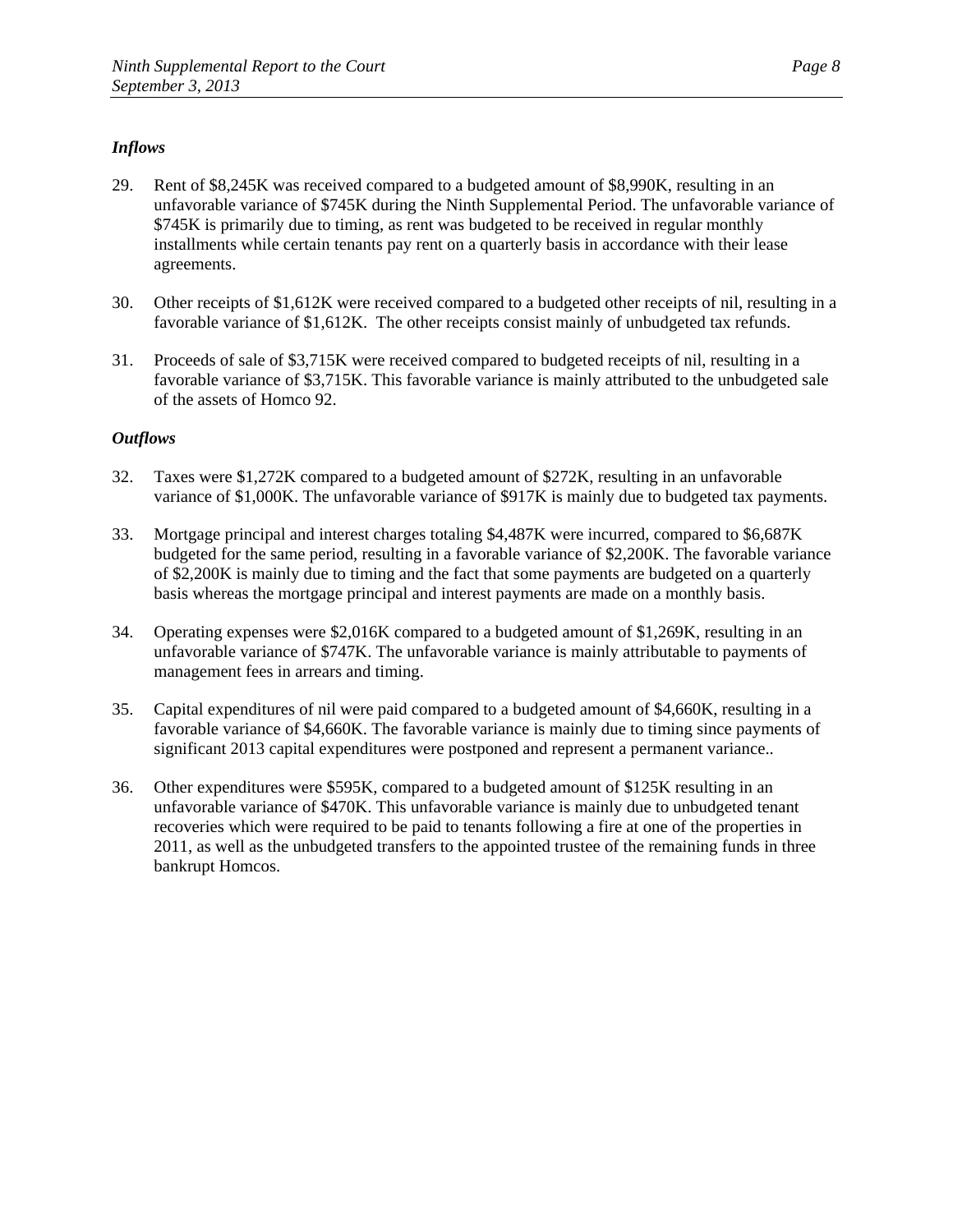### **GERMANY CONSOLIDATED BUDGET TO ACTUAL CASH FLOW ANALYSIS**

37. The following is the consolidated budget to actual cash flow analysis for the Ninth Supplemental Period for Germany:

**Budget to Actual Cash Flow Summary December 2012 to March 2013 Germany**

| (C\$000)                               | For the 4-month period of December 2012 to March 2013 |                         |                 |
|----------------------------------------|-------------------------------------------------------|-------------------------|-----------------|
|                                        | <b>Actual</b>                                         | <b>Budget</b>           | <b>Variance</b> |
| <b>Cash Inflow</b>                     |                                                       |                         |                 |
| Rent                                   | 20,807                                                | 26,153                  | (5,346)         |
| Other receipts                         | 24,043                                                |                         | 24,043          |
| Proceeds of sale                       |                                                       |                         |                 |
| <b>Total Cash Inflow</b>               | 44,850                                                | 26,153                  | 18,697          |
| <b>Cash Outflow</b>                    |                                                       |                         |                 |
| Payroll                                |                                                       |                         |                 |
| <b>Taxes</b>                           | 5,386                                                 | 1,154                   | (4,232)         |
| Mortgage principal and interest        | 20,663                                                | 22,539                  | 1,876           |
| <b>Operating expenses</b>              | 557                                                   | 864                     | 307             |
| <b>Professional fees</b>               | 24                                                    | 73                      | 49              |
| Capital expenditures                   | 82                                                    | 297                     | 215             |
| Other expenditures                     | 16,839                                                | 1,245                   | (15, 594)       |
| <b>Total Cash Outflow</b>              | 43,551                                                | 26,172                  | (17, 379)       |
| <b>Net Cash Flow</b>                   | 1,299                                                 | (19)                    | 1,318           |
| <b>Opening Cash Balance</b>            | 1,615                                                 | 1,615                   |                 |
| <b>Add: Net Cash Flow</b>              | 1,299                                                 | (19)                    | 1,318           |
| <b>Ending Cash Balance</b>             | 2,914                                                 | 1,596                   | 1,318           |
| Conversion rate used (Opening balance) |                                                       | 1.2921 as at 11/30/2012 |                 |
| Coversion rate used: Closing           |                                                       | 1.3042 as at 03/31/2013 |                 |

Source: Bank of Canada

38. The German budget to actual cash flow analysis is composed of all German properties. HII's ownership in Moto is 93%, through the direct ownership of Valbonne 5, which is fully owned by Homco 110. Consistent with prior reports, for the purposes of the German consolidated budget to actual cash flow analysis and commentary contained within, no adjustment was made to the budgeted cash flows, or actual cash balances, to reflect HII's 93% ownership in Moto since the cash flow budgets and actuals take into account the cash flows of Homco 110 as a whole. Any references made to the H110 structure is to be considered as the consolidated position of Moto, Valbonne 5 and H110.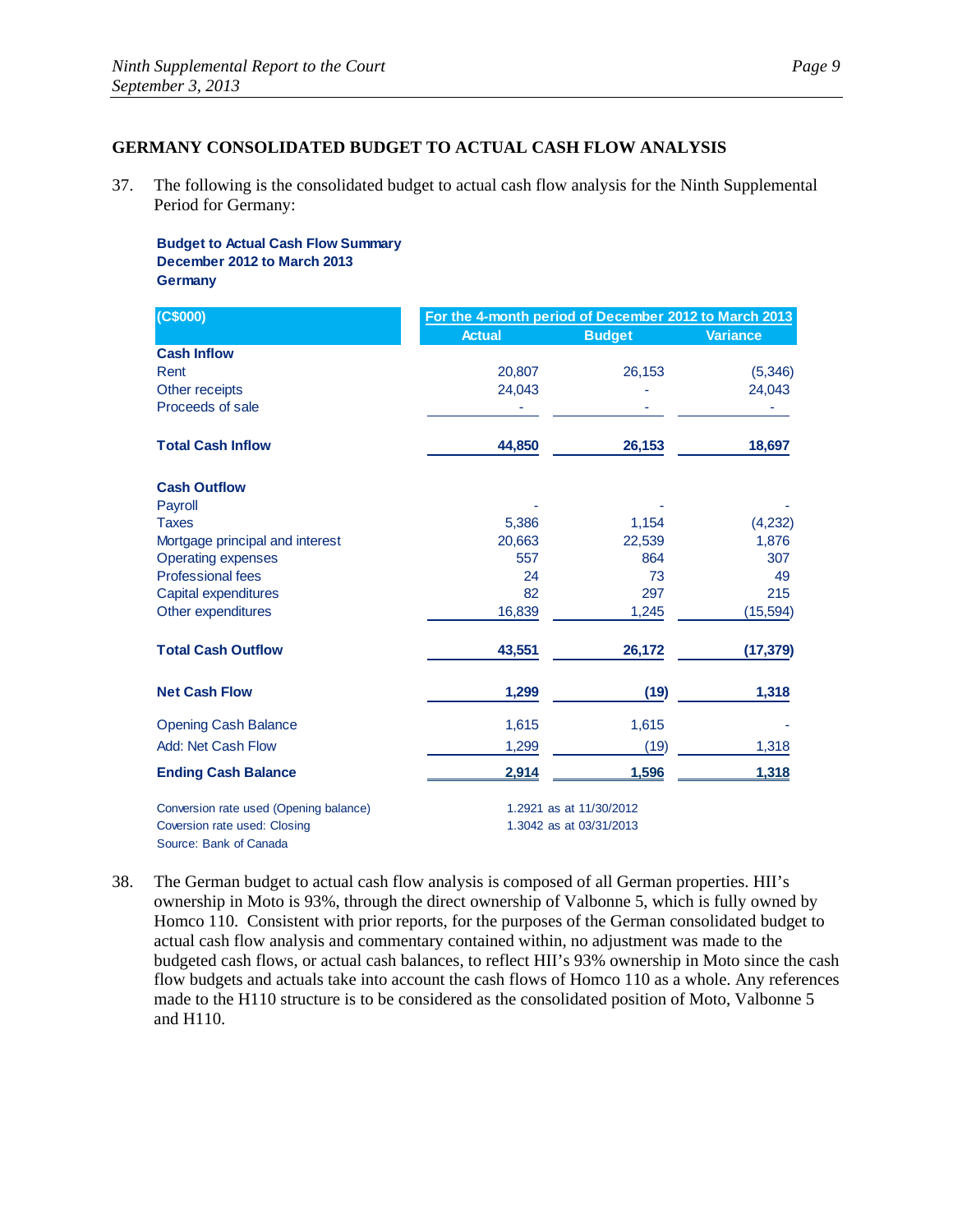### Mortgage debt

39. As discussed in the Fourth Supplemental Report, one of the lenders of Homco 110 requested that excess cash received in the operating account be applied against its mortgage debt balance. As at March 31, 2013, the net mortgage balance is still at  $\epsilon$ (26,000)K.

### Germany consolidated budget to actual cash flow commentary

- 40. Total cash inflows for Germany were \$44,850K for the Ninth Supplemental Period, while total cash outflows were \$43,551K, which resulted in a positive net cash flow of \$1,299K compared to a budgeted net cash flow of negative \$19K.
- 41. As a result of the positive net cash flow of \$1,299K, the opening cash balance of \$1,615K at December 1, 2012 increased to \$2,914K as at March 31, 2013.
- 42. The Monitor's comments on the consolidated cash inflow and outflow variances for Germany for the Ninth Supplemental Period are as follows:

### *Inflows*

- 43. Rent of \$20,807K was received compared to a budgeted amount of \$26,153K, resulting in an unfavorable variance of \$5,346K during the Ninth Supplemental Period. The variance is mainly due to timing as the rent receipts for Homco 110 are budgeted on a quarterly basis whereas rent receipts are received on a monthly basis.
- 44. In order to earn interest income on excess funds contained in Homco 110's operating accounts, cash transfers are regularly made to and from the operating bank accounts into short-term term deposits. These cash movements are captured in the other receipts and other expenditures line items. As a result of this form of cash management, other receipts of \$24,043K and other expenditures of \$16,839K mainly consist of cash transfers to/from term deposits. These funds are generally taken from the rent proceeds in order to be invested. These investments are classified as other receipts when they mature and the balances are remitted back to Homco 110.

- 45. Taxes of \$5,386K were paid compared to a budgeted amount of \$1,154K, resulting in an unfavorable timing variance of \$4,232K. The unfavorable variance is mainly attributable to certain tax payments which were budgeted in future periods and other timing variances.
- 46. Combined mortgage principal and interest payments of \$20,663K were made, compared to a budgeted amount of \$22,539K, resulting in a favorable variance of \$1,876K. The variance is mainly due to timing.
- 47. Operating expenses were \$557K compared to a budgeted amount of \$864K, resulting in a favorable variance of \$307K, mainly due to timing.
- 48. Capital expenditures of \$82K were paid compared to a budgeted amount of \$297K, resulting in a favorable variance of \$215K. The favorable variance is mainly due to timing.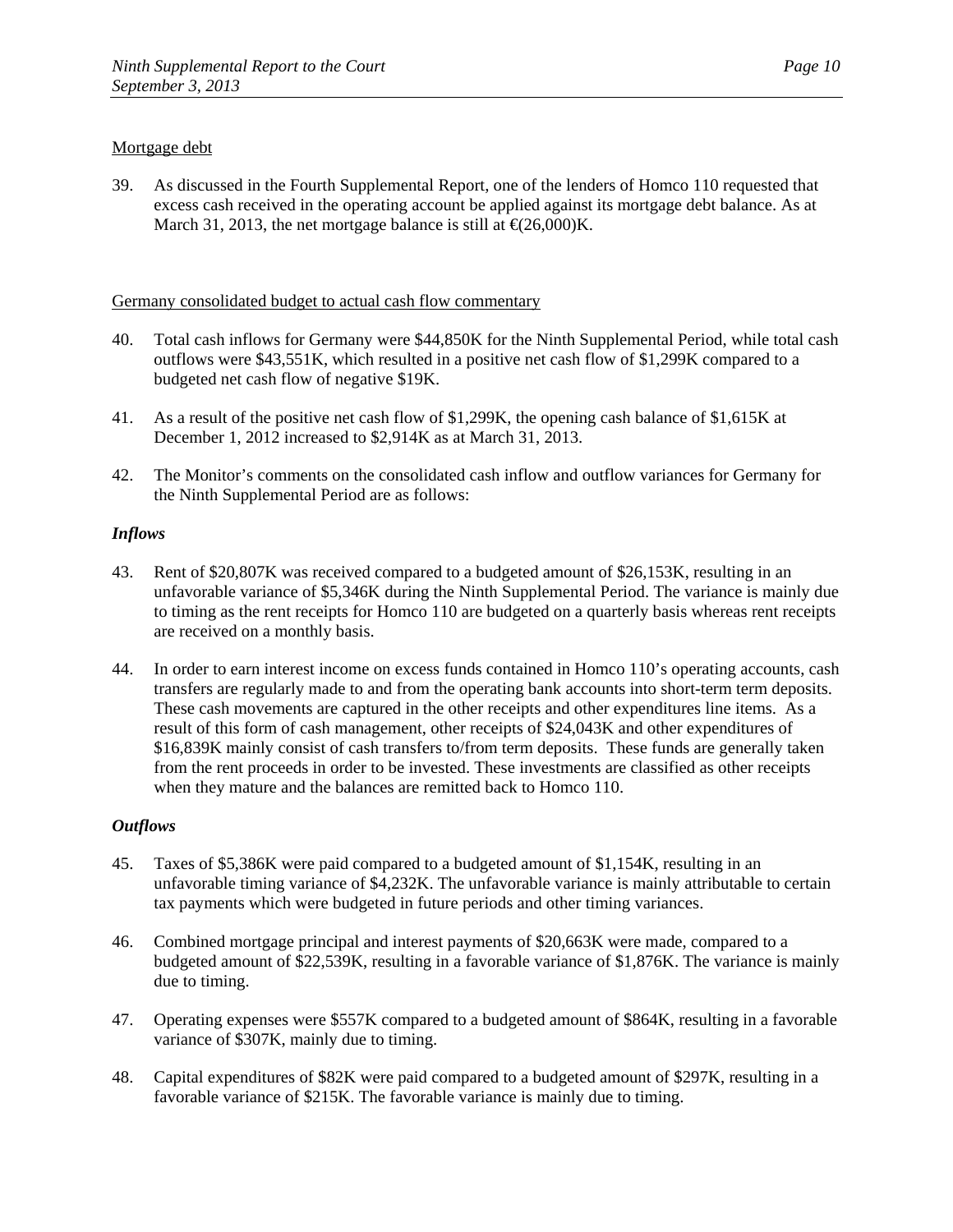## **USA CONSOLIDATED BUDGET TO ACTUAL CASH FLOW ANALYSIS**

49. The following table presents the consolidated budget to actual cash flow analysis for the Ninth Supplemental Period for the USA:

**Budget to Actual Cash Flow Summary December 2012 to March 2013 USA**

| (C\$000)                        |               | For the 4-month period of December 2012 to March 2013 |                 |  |
|---------------------------------|---------------|-------------------------------------------------------|-----------------|--|
|                                 | <b>Actual</b> | <b>Budget</b>                                         | <b>Variance</b> |  |
| <b>Cash Inflow</b>              |               |                                                       |                 |  |
| Rent                            | 963           | 1,091                                                 | (128)           |  |
| Other receipts                  | 1,900         |                                                       | 1,900           |  |
| Proceeds of sale                |               |                                                       |                 |  |
| <b>Total Cash Inflow</b>        | 2,863         | 1,091                                                 | 1,772           |  |
| <b>Cash Outflow</b>             |               |                                                       |                 |  |
| Payroll                         |               |                                                       |                 |  |
| <b>Taxes</b>                    | 182           | 534                                                   | 352             |  |
| Mortgage principal and interest | 183           | 181                                                   | (2)             |  |
| <b>Operating expenses</b>       | 841           | 548                                                   | (293)           |  |
| <b>Professional fees</b>        | 36            | 35                                                    | (1)             |  |
| Capital expenditures            |               |                                                       |                 |  |
| Other expenditures              |               |                                                       |                 |  |
| <b>Total Cash Outflow</b>       | 1,242         | 1,298                                                 | 56              |  |
| <b>Net Cash Flow</b>            | 1,621         | (207)                                                 | 1,828           |  |
| <b>Opening Cash Balance</b>     | 702           | 702                                                   |                 |  |
| Add: Net Cash Flow              | 1,621         | (207)                                                 | 1,828           |  |
| <b>Ending Cash Balance</b>      | 2,323         | 495                                                   | 1,828           |  |
| Conversion rate used: Opening   |               | 0.9932 as at 11/30/2012                               |                 |  |
| Coversion rate used: Closing    |               | 1.0156 as at 03/31/2013                               |                 |  |

Source: Bank of Canada

## USA consolidated budget to actual cash flow commentary

- 50. The USA consolidated budget to actual cash flow analysis represents the cash flows from the HHUS properties only because, as noted in the Seventeenth Report and Eighth Supplemental Report, the Cedar properties were divested as a result of a sale transaction that closed on October 12, 2012.
- 51. Total cash inflows for the USA properties were \$2,863K for the Ninth Supplemental Period, while total cash outflows were \$1,242K, which resulted in positive net cash flow of \$1,621K compared to a budgeted negative net cash flow of \$207K.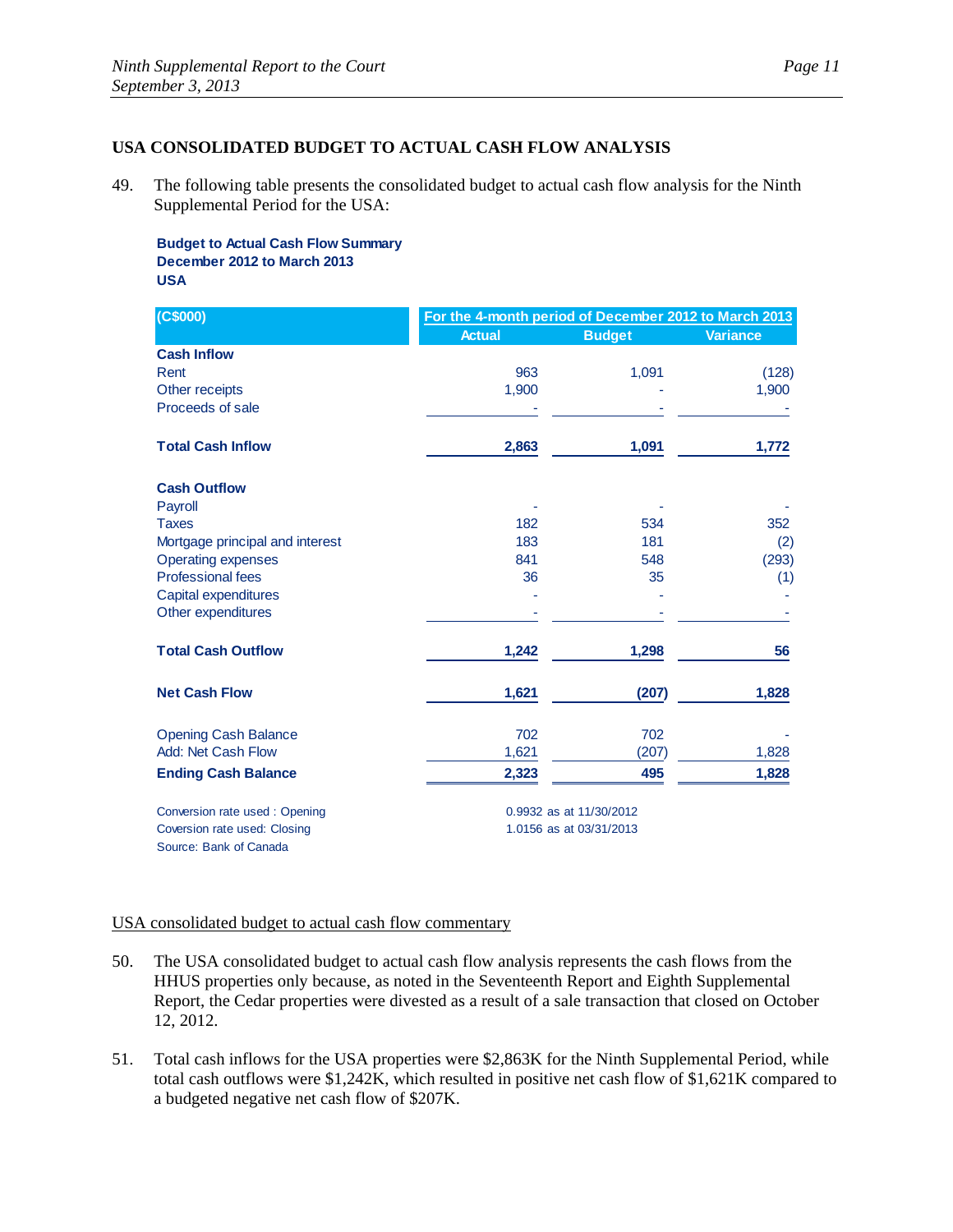- 52. The positive net cash flow of \$1,621K is primarily a result of the receipt of the sale proceeds for the Hurst Sale transaction that closed on March 19, 2013 as described in the Twenty-Fourth Monitor's Report.. Within the HHUS portfolio, there are now ten properties remaining.
- 53. As a result of the positive net cash flow of \$1,621K, the opening cash balance of \$702K as of December 1, 2012 increased to \$2,323K as at March 31, 2013.
- 54. From the First Supplemental Report to the Sixth Supplemental Report, it was disclosed that HII made frequent transfers between operating bank accounts and an interest-earning cash management account. These cash management movements were captured in the other receipts and other expenditures. Since the time of the Seventh Supplemental Report and continuing with this Ninth Supplemental Report, these inter-account cash transfers have been excluded to better represent the actual cash position and net cash flow for the USA. The Monitor intends to continue to reflect the USA properties cash flows on this basis going forward. Please refer to the sections below for further information regarding the amounts listed as other receipts.
- 55. The Monitor's comments on the consolidated cash inflow and outflow variances for the USA for the Ninth Supplemental Period are as follows:

### *Inflows*

- 56. Rent of \$963K was received compared to a budgeted amount of \$1,091K, resulting in an unfavorable variance of \$128K. The favorable variance is mainly due to timing, as rent was budgeted to be received in regular monthly installments when, in fact, certain tenants pay rent on a bi-monthly or quarterly basis in accordance with their lease agreements.
- 57. Other receipts of \$1,900K were received compared to a budgeted amount of nil, resulting in a favorable variance of \$1,900K. The favorable variance is due to the receipt of approximately \$660K from a one-time US Treasury refund, and of approximately \$1,220K from the receipt of the sale proceeds of the Airport property.

- 58. Taxes of \$182K were paid compared to a budgeted amount of \$534K, resulting in a favorable variance of \$352K. This variance is primarily due to timing and will be set-off in future periods.
- 59. Operating expenses of \$841K were paid compared to a budgeted amount of \$548K, resulting in an unfavorable variance of \$293K. This unfavorable variance is primarily due to unanticipated repairs and maintenance expenditures of \$70K, disbursements related to certain tenant inducements and commissions relating to the Airport sale transaction of \$175K, renewal of certain software licenses of \$45K, and other miscellaneous expenses at certain HHUS properties.
- 60. The remaining nominal variances noted for mortgage principal and interest, and professional fees primarily represent timing variances.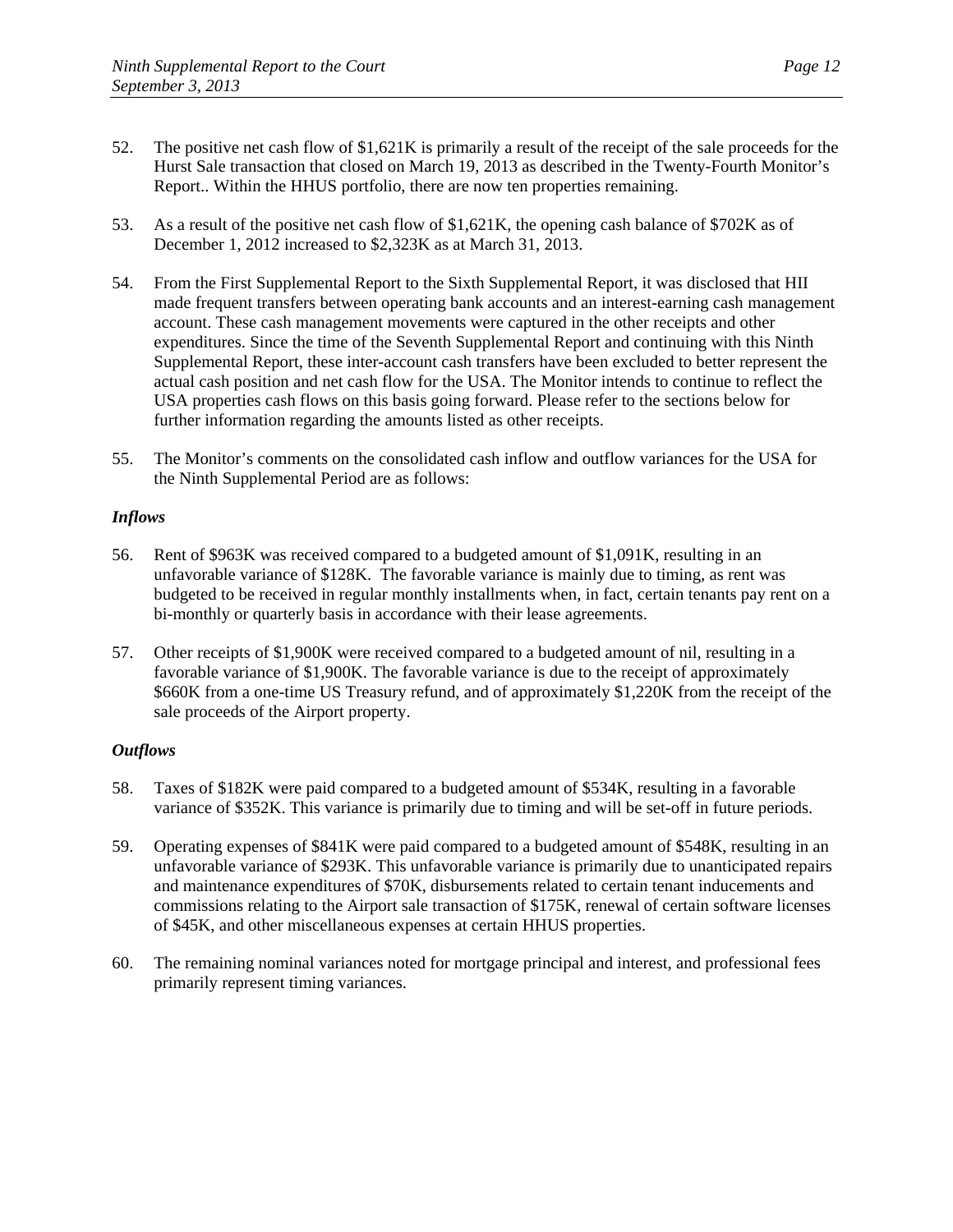## **THE BALTICS CONSOLIDATED BUDGET TO ACTUAL CASH FLOW ANALYSIS**

61. The following is the consolidated budget to actual cash flow analysis for the Ninth Supplemental Period for the Baltics:

#### **Cash Flow Summary December 2012 to March 2013 Baltics**

| (C\$000)                               | For the 4-month period of December 2012 to March 2013 |                         |                 |  |
|----------------------------------------|-------------------------------------------------------|-------------------------|-----------------|--|
| <b>Baltics</b>                         | <b>Actual</b>                                         | <b>Budget</b>           | <b>Variance</b> |  |
| <b>Cash Inflow</b>                     |                                                       |                         |                 |  |
| Rent                                   | 9,660                                                 | 5,484                   | 4,176           |  |
| Other receipts                         | 6                                                     |                         | 6               |  |
| Proceeds of sale                       |                                                       |                         |                 |  |
| <b>Total Cash Inflow</b>               | 9,666                                                 | 5,484                   | 4,182           |  |
| <b>Cash Outflow</b>                    |                                                       |                         |                 |  |
| <b>Operating expenses</b>              | 2,302                                                 | 2,334                   | 32              |  |
| Loan & Swap Interest                   | 2,261                                                 | 2,226                   | (35)            |  |
| <b>Mortgage Principal</b>              | 650                                                   | 651                     | 1               |  |
| Asset management fee                   | 148                                                   | 278                     | 130             |  |
| <b>Professional fees</b>               | 31                                                    | 55                      | 24              |  |
| VAT payments                           | 275                                                   | 216                     | (59)            |  |
| Capital expenditures                   | 107                                                   |                         | (107)           |  |
| Other expenditures                     | 37                                                    |                         | (37)            |  |
| <b>Total Cash Outflow</b>              | 5,811                                                 | 5,760                   | (51)            |  |
| <b>Net Cash Flow</b>                   | 3,855                                                 | (276)                   | 4,131           |  |
| <b>Opening Cash Balance</b>            | 1,687                                                 | 1,687                   |                 |  |
| <b>Add: Net Cash Flow</b>              | 3,855                                                 | (276)                   | 4,131           |  |
| <b>Ending Cash Balance</b>             | 5,542                                                 | 1,411                   | 4,131           |  |
| Conversion rate used (Opening balance) |                                                       | 1.2921 as at 11/30/2012 |                 |  |
| Conversion rate used (Closing balance) |                                                       | 1.3042 as at 03/31/2013 |                 |  |

Source: Bank of Canada

#### Baltics consolidated budget to actual cash flow commentary

- 62. Total cash inflows for the Baltics were \$9,666K for the Ninth Supplemental Period, while total cash outflows were \$5,811K, which resulted in a positive net cash flow of \$3,855K compared to a budgeted negative net cash flow of 276K.
- 63. As a result of the positive net cash flow of \$3,855K, the opening cash balance of \$1,687K at December 1, 2012 increased to \$5,542K as at March 31, 2013.